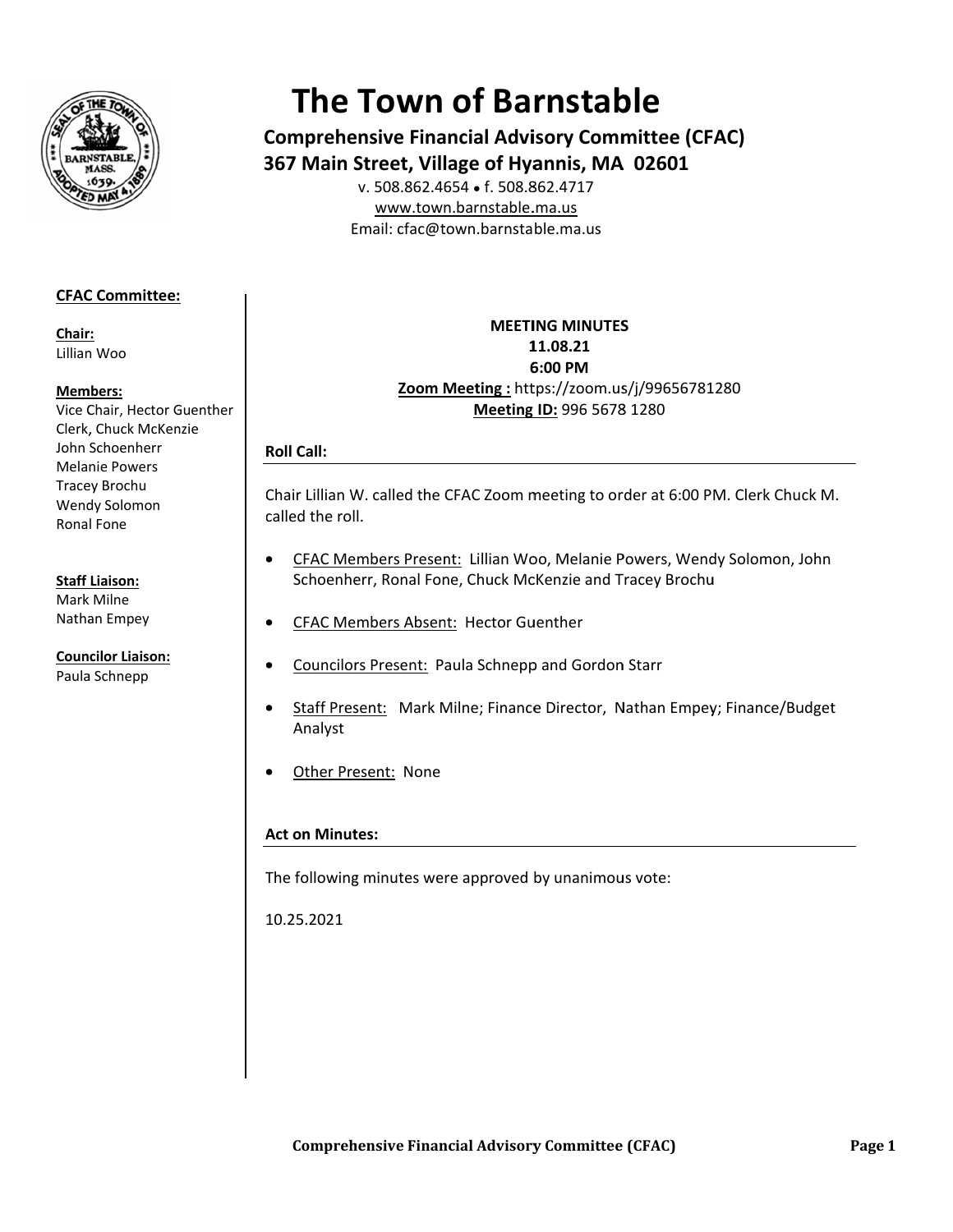#### **Public Comments:**

None

#### **Correspondence:**

Lillian W. wanted to congratulate Councilor Paula Schnepp on her reelection. Councilor Paula S. noted the first reading of the tax reclassification will be held at our November  $18<sup>th</sup>$  Town Council hearing and we will move forward with a vote on December 2<sup>nd</sup>. Councilor Paula S. asked if CFAC would like to affirm or make any recommendations on the tax classification policy by the December  $2<sup>nd</sup>$  Town Council meeting.

## **Old Business:**

None

## **New Business:**

Director Mark M. presented the FY 2022 Tax Bill Classification & Exemption policies with the committee. Director Mark M. noted the maximum allowable levy is calculated by first increasing the base levy by 2  $\frac{1}{2}$  plus a factor for new property growth, which is certified by the Department of Revenue (DOR). Director Mark M. noted we then add the Cape Vocational Technical High School construction debt service cost override as well as the Cape Cod Environmental Tax assessment. Director Mark M. noted adding these figures up gives us our maximum allowable tax levy, which we used \$136,243,968 to balance our FY 2022 budget. This leaves us with roughly \$109,446 in excess taxing capacity. Director Mark M. noted the levy that we are using is about 3% over the levy that we used in FY 2021. Bureau of Local Assessment at the DOR approved the residential and commercial assessed values, which the total property value in town has increased from \$16 billion to \$17.4 billion, or an overall increase of 8.7% increase. Director Mark M. noted the residential assessed value saw the greatest increase, which was calculated based on a real-estate calendar year sales in 2020. Director Mark M. noted these assessed values do not always reflect current market value as we are always eighteen months behind. Chair Lillian W. asked what caused the commercial property to go down? Director Mark M. responded it is pretty level given it is \$2.5 million out of \$1.6 billion. Clerk Chuck M. asked the year-over-year residential change is because of new build growth rather than existing? Director Mark M. responded some of it is new property tax growth, but the majority of it is reassessment. Director Mark M. noted the next step is to take the assessed value and divide it by the tax levy to arrive at a new single tax rate of \$7.85 in FY 2022. This is compared to \$8.26 in FY 2021. Director Mark M. noted most of the decrease in the tax rate is due to the increase in property values.

Director Mark M. noted the two tax shifting options decide how that \$17.3 billion assessed value gets distributed between these classes of properties; the action won't change the amount of tax levy that gets taxed. Director Mark M. noted the first option is the split tax rate from residential to the commercial & industrial personal property classes. The second option is the residential exemption, which allows the shift in residential levy from primary homeowners to secondary homeowners in Barnstable. Director Mark M. noted the split tax rate can shift the total assessed value up to 1.50, which results in the single tax rate shift of \$7.85 to \$7.31 for residential and \$11.70 for commercial. Director Mark M. noted this 1.50 shift results in over \$8.2 million in tax levy shift from residential to commercial property. Director Mark M. noted Barnstable has about 88% of its property in residential and only 12% in the CIP classes, which is why the voters have never voted for the split tax rate because the savings for the residential tax payer are minimal compared to additional taxes on the CIP property taxpayer. Director Mark M. noted for every \$1 savings for a residential taxpayer results in an additional \$7 for a commercial taxpayer. Director Mark M. noted the next option is the residential exemption and that fifteen communities have adopted this option in Massachusetts. This policy allows for a community to authorize up to a 35% exemption for those primary homeowners based on the average assessed value. Director Mark M. noted we have about 11,800 qualifying properties, but this changes every day because properties change hands. Based on the average residential value of \$595,596 and a 20% residential exemption rate, we have an exemption value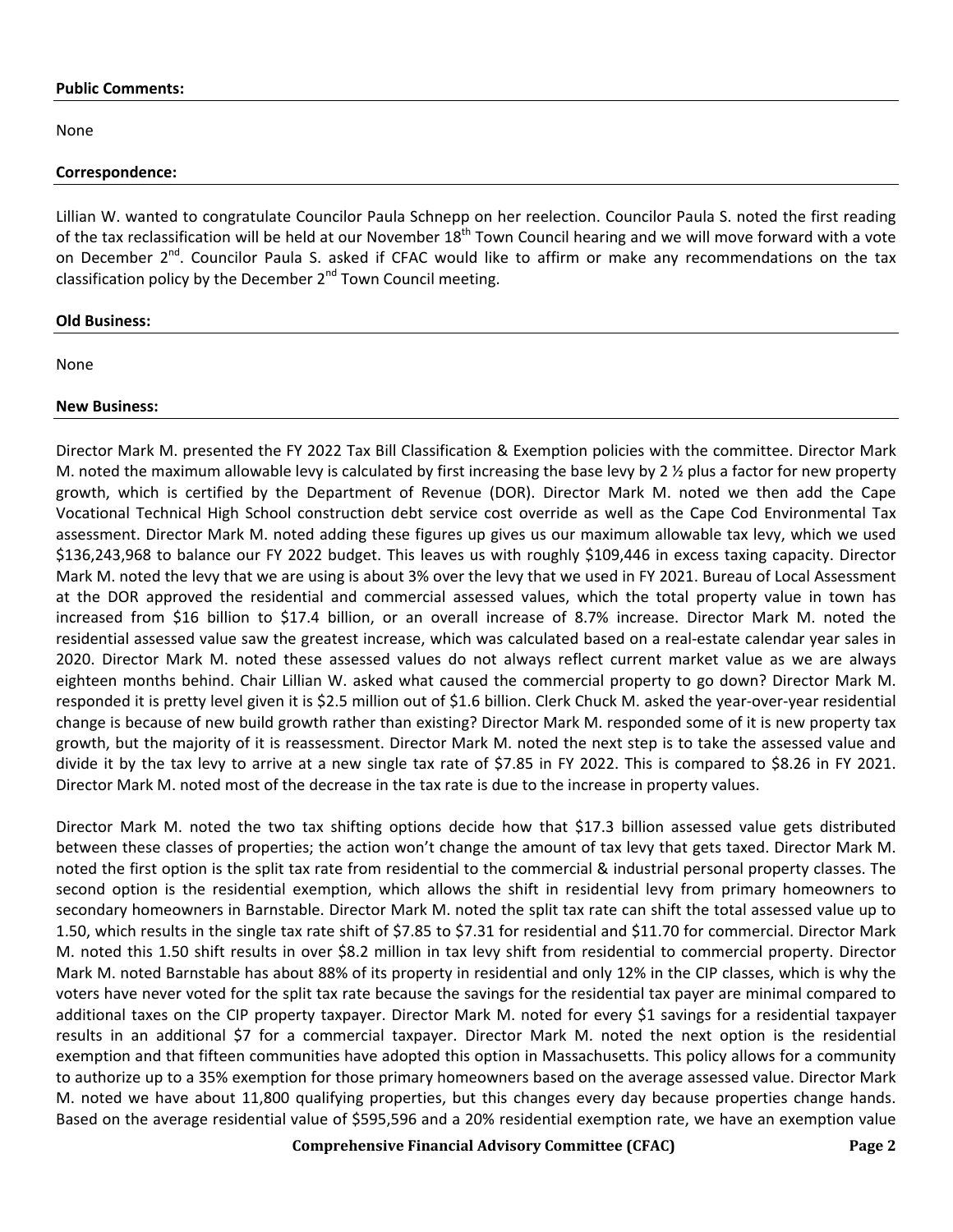of \$119,119, and with 11,792 qualifying properties equates to \$1.4 billion of residential value being exempt from taxation. The residential exemption also changes the single tax rate from \$7.85 to a residential tax rate of \$8.64. Director Mark M. noted with no residential exemption based on the single tax rate results in a tax bill of \$3,238, and with the 20% exemption results in a tax bill of \$2,536 for a savings of \$702. Based on the maximum 35% allowable exemption would result in savings of \$1,329. Director Mark M. noted this progressive tax option has a breakeven point at \$1.3 million of property value, and the lower the property value the greater the savings to a residential homeowner. Clerk Chuck M. responded that because of the residential shift to second homeowners, homeowners at the \$1.3 million breakeven point should still apply for the residential exemption because they would still be paying less than the second homeowners. Clerk Chuck M. also noted if 11,792 properties qualify, does that mean the other 14,000 do not? Director Mark M. responded that is correct.

Director Mark M. noted this tax classification will be presented to the council at the next meeting. Clerk Chuck M. asked if there is any reason Town Council would adopt option 1? Director Mark M. responded the numbers are just not compelling as 88% of total assessed value is residential property owners; it doesn't save much for residential owners but significantly burdens the commercial group. Tracey B. asked are you seeing any changes in year round residents being able to be remote, and therefore see an increase in qualified residential exempt properties? Director Mark M. responded it is about the same.

Chair Lillian W. noted Councilor Paula Schnepp has asked the committee for their input on the tax classification policy, and does the committee have any thoughts? Tracey B. responded that we may be a little bit biased as we're all year round residents and prefer not to put in an opinion. Melanie P. asked what is the percentage of primary residents taking advantage of the residential exemption? Director Mark M. responded about 47% of our residential properties qualify for our residential exemption. Wendy S. responded that the impact is significantly different at the lower values compared to the higher end, and there would feel keeping it at the same residential exemption percentage than changing it. Councilor Gordon S. noted that every other town on Cape has a finance committee that responds to a warrant, but it is up to the committee to decide to make a vote. Melanie P. asked is diminishing returns for higher properties the primary reason qualify homeowners are so low? Director Mark M. responded even if you are in a \$10 million home you would save the tax on \$119,119, so it is in the best interest to apply for the residential exemption, we just have a lot of second homeowners. Wendy S. noted her only concern is not to deter people from buying low property value second homes because the taxes are so high for secondary homeowners. Clerk Chuck M. asked if Councilor Paula Schnepp wanted an opinion tonight or after thinking about. Chair Lillian W. responded she wants us to think about it before the vote in December. Director Mark M. noted based on the committees responsibilities, we usually receive directive from the Town Council president to ensure that the entire council wants a response from the committee rather than from individual councilors.

The committee has received a rough draft of the FY 2023 Capital Improvement Plan project schedule, and that this will change over the next several weeks. Director Mark M. noted we have provided the committee something to look at for the time being to understand the scope of what we are dealing with. Nathan E. presented the drafted FY 2023 Capital Improvement Plan schedule year-over-year change.

| Matters not reasonably anticipated by the chair: |
|--------------------------------------------------|
|                                                  |
| None                                             |
| Adjournment:                                     |
| Meeting adjourned                                |
| List of documents handed out                     |